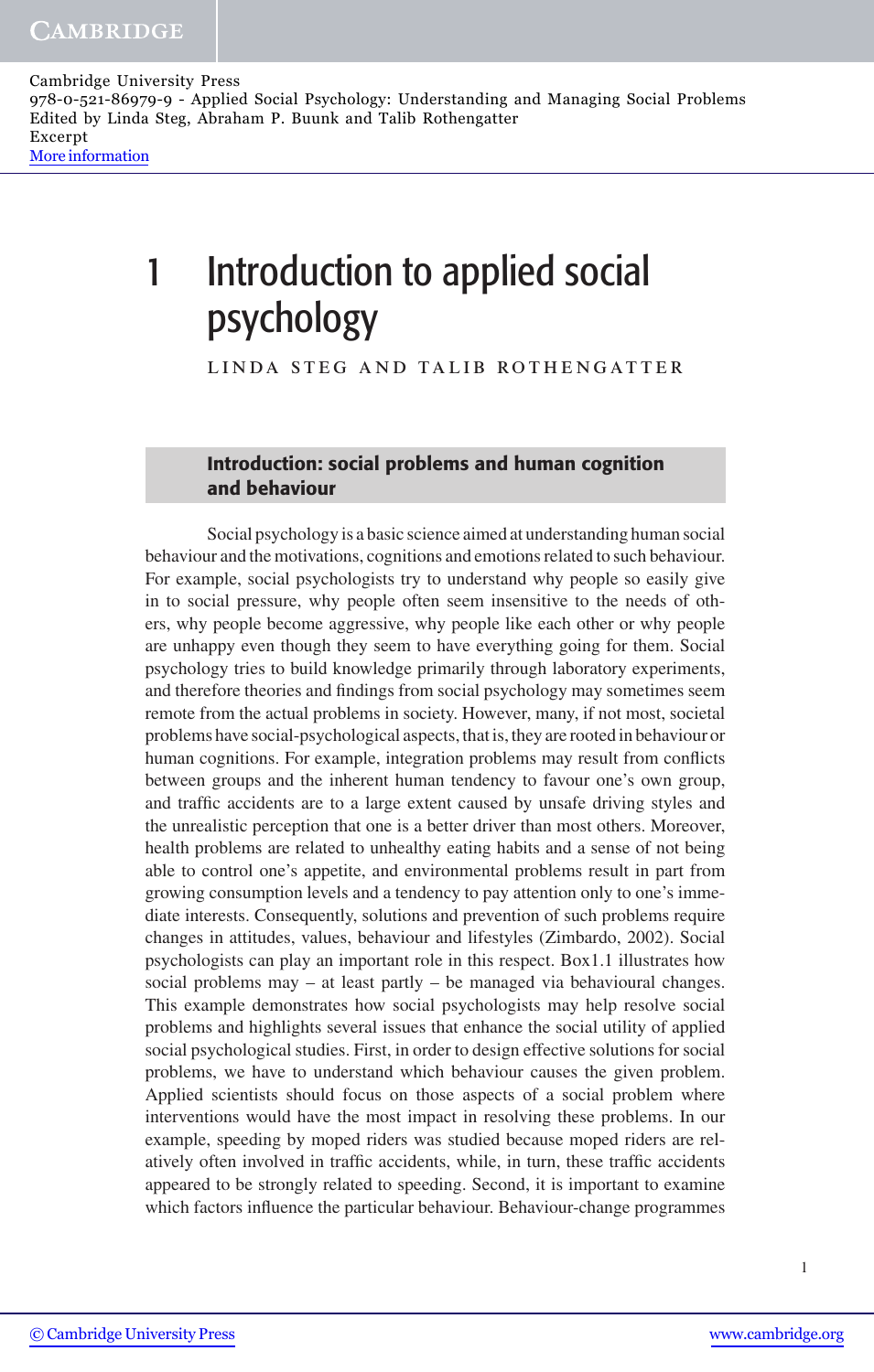#### 2 applied social psychology

### **Box 1.1 Solving social problems via changing cognitions and behaviour**

## **Social problem**

The Province of Drenthe (in the north of the Netherlands) is concerned about traffic safety in the region. Researchers analysed the local traffic statistics, and found that moped riders are twenty-two times more likely to be involved in traffic accidents than average road users (including pedestrians), and forty times more likely than average car users. Based on this, they decided to develop a traffic safety programme aimed to increase the safety of moped riders. They first decided to commission a study in which they examined which factors underlie the high accident involvement of moped riders.

## **Which behaviour causes accidents?**

The research team first examined which behaviour causes accident involvement of moped riders. It appeared that traffic accidents are especially related to traffic violations (e.g., speeding), and not to errors (e.g., by accident not giving priority) or lapses (e.g., not noticing a traffic light) made by moped riders. Therefore, the research team decided to focus on factors affecting traffic offences. More specifically, they decided to focus on speeding, because the survey study revealed that moped riders generally do not obey speed limits, and they are quite often fined for speeding. The research team assumed that speeding typically results from conscious decision making. Therefore, they based their study on a theoretical model that aims to explain planned behaviour that is under volitional control: the theory of planned behaviour (TPB) (Ajzen, 1991; see Chapter 2).

## **Factors influencing traffic violations**

Following the TPB, the research team examined to what extent speeding was related to *attitudes* towards speeding (i.e., the degree to which a person has a favourable or an unfavourable evaluation or appraisal of speeding), *social norms* (i.e., the individual's perception of the extent to which important others would approve or disapprove of speeding) and *perceived behavioural control* (i.e., the perceived ease or difficulty of (not) speeding). It appeared that moped riders having positive attitudes and strong social norms towards speeding were more likely to violate speed limits than those with negative attitudes and weak social norms. Perceived behaviour control was not significantly related to speeding.

## **Policies to increase traffic safety**

Based on these results, the research team concluded that traffic safety programmes could best focus on changing attitudes and social norms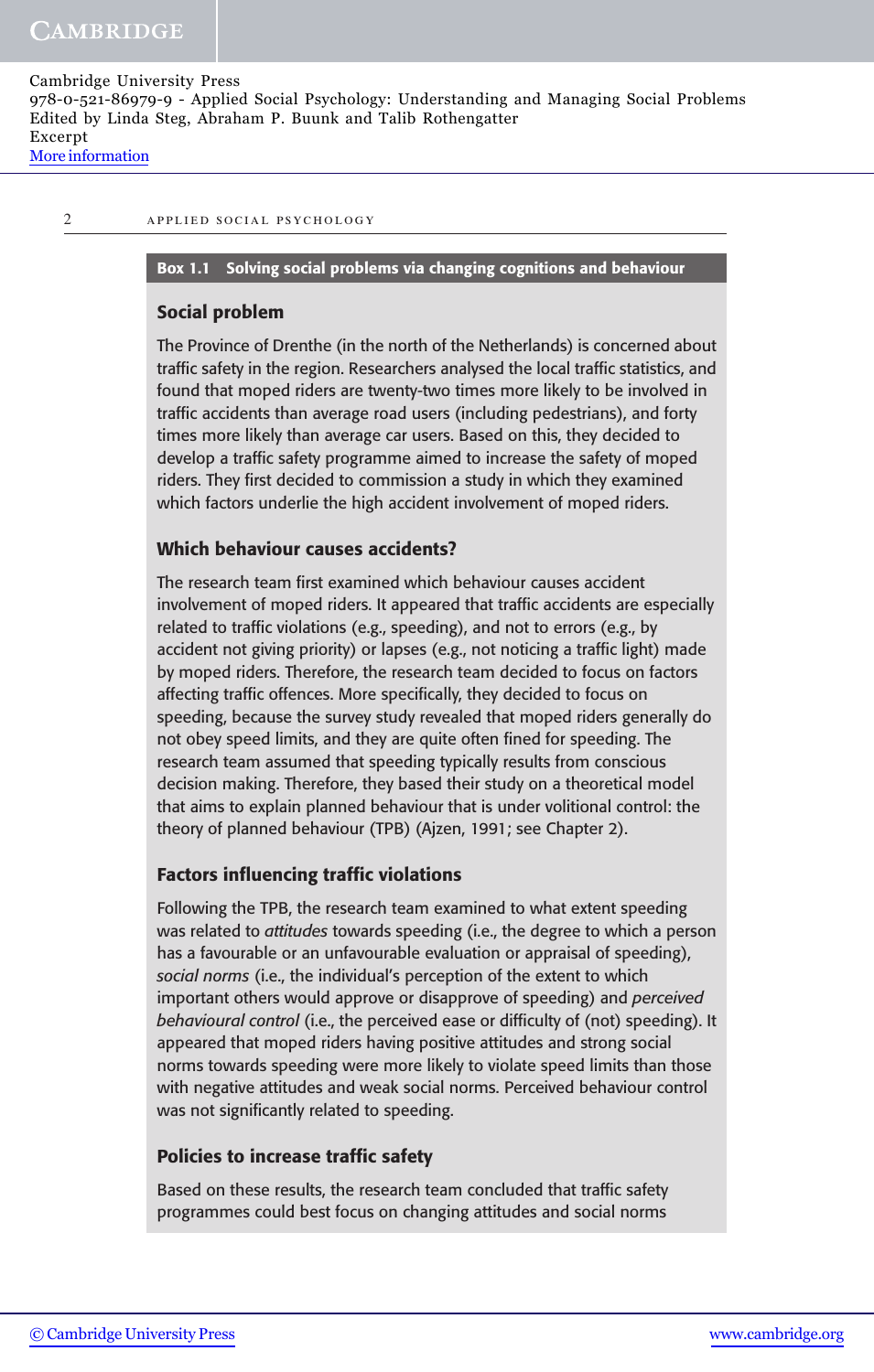Introduction to applied social psychology 3

towards speeding. Among other things, they suggested stressing the risks associated with speeding, so as to make prevalent attitudes more negative. Although the study revealed that moped riders do acknowledge these risks, it appeared that these risks did not outweigh the advantages of traffic offences, such as feelings of freedom and the 'kick' out of not respecting the law. Also, the research team suggested presenting examples of youngsters who disapprove of speeding in information campaigns, so as to weaken social norms.

will be more effective to the extent to which they target important antecedents of behaviour. Thus, we need to understand which factors cause behaviour. Third, it is important to understand which intervention techniques are available to change behaviour, taking into account which behavioural antecedents are typically targeted by various intervention techniques. In our example, speeding appeared to be strongly related to attitudes and social norms. Thus, interventions should best focus on changing attitudes and social norms related to speeding, for example, by designing information campaigns that stress the risks associated with speeding. The involvement of applied social psychologists does not need to stop here. Applied social psychologists can also play an important role in evaluating the effects of interventions, by examining to what extent interventions indeed change behaviour and the underlying determinants, and whether social problems are indeed resolved. This will not only reveal whether intervention programmes are successful, but also how they may be improved. Moreover, evaluation studies provide unique opportunities to test social psychological theories in real-life settings.

In sum, applied scientists should focus their efforts on aspects of a social problem where they would have the most impact in improving the relevant problems. This basic principle should be taken into account when deciding which problem to study (in our example: traffic safety of moped riders), which variables to concentrate on (in our example: causes of traffic violations) and the decision on what kind of interventions to use in managing the problem (in our example: changing attitudes and norms).

This book aims to provide an introduction to the contribution of social psychology to the understanding and managing of various social problems, and the methods used to achieve this. The book gives an overview of a wide range of social psychological theories, intervention techniques and research designs that can be applied to better understand and manage social problems. Moreover, the book aims to demonstrate how knowledge from social psychology has been applied in practice. When discussing the role of social psychologists in ameliorating social and practical problems, we highlight the role of human behaviour in various social problems, factors influencing such behaviour and effective ways to change the particular behaviour.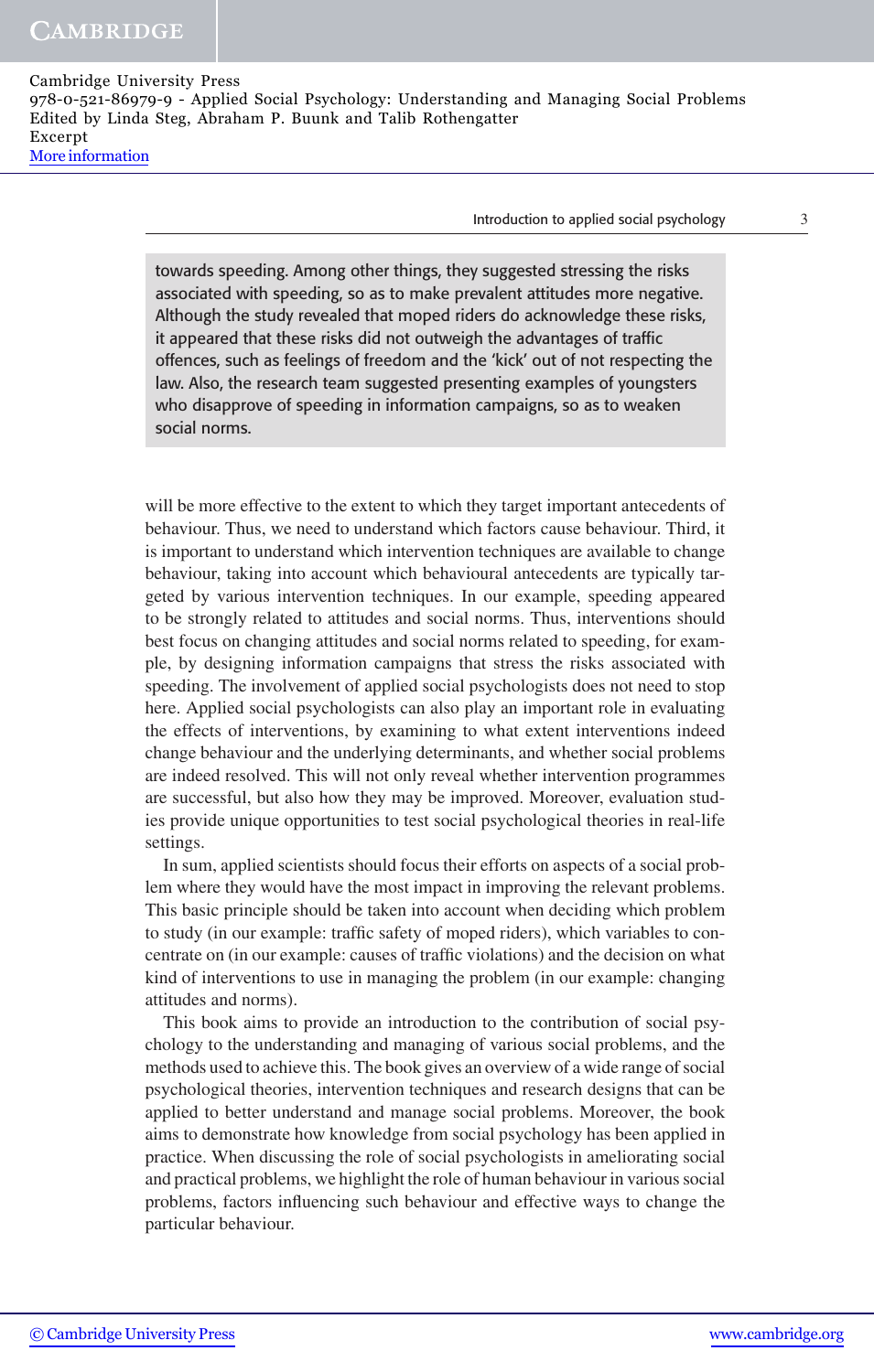4 applied social psychology

## **Definition of applied social psychology**

Before elaborating on how social psychologists can contribute to resolving social problems, we will first define the field. Given the broad range of interests of social psychologists, as will become apparent from the second part of this book, it is not easy to provide a formal definition of social psychology. However, in general, social psychologists seek to acquire basic knowledge about how people think about, feel about, relate to and influence one another, and why they do so. Thus, **social psychology** may be defined as the scientific field that seeks to understand the nature and causes of individual behaviour and thought in social situations. This includes, for example, behaviour and thoughts related to helping, attraction, conflict, prejudice, self-esteem, group processes and social exclusion (Baron & Byrne, 2004).

**Applied social psychology**, in turn, may be defined as the systematic application of social psychological constructs, principles, theories, intervention techniques, research methods and research findings to understand or ameliorate social problems (Oskamp & Schultz, 1998). Constructs are the building blocks of psychological principles and theories. A **construct** refers to a clearly defined individual (psychological) characteristic that is generally latent and thus not directly observable, although it can be assessed through interviews or questionnaires. Examples are attitudes (i.e., whether one evaluates a topic positively or negatively), values (i.e., general beliefs about desirable behaviour or goals) or social norms (i.e., whether one's social group disapproves or approves of a particular behaviour).

A **principle** is a statement of how a psychological process works. Principles describe basic processes by which humans think, feel and act. Examples are:

- The *foot-in-the-door technique*, which involves making a small initial request, followed by a larger related request within a short period (Figure 1.1); generally, those who agreed to the small request are much more likely to comply with the larger request as well, as compared with those who were not asked to agree with a small request or to those who did not agree to the small request.
- *Cognitive dissonance*, which refers to the uncomfortable tension that can result from having two conflicting thoughts at the same time, or from engaging in behaviour that conflicts with one's beliefs or attitudes (Figure 1.2). When two cognitions (including beliefs, emotions, attitudes, behaviour) are incompatible, individuals try to reduce this dissonance by inventing new thoughts or beliefs, or by modifying existing beliefs.
- The *availability heuristic*, which refers to the tendency to judge the likelihood or frequency of an event by the ease with which relevant instances come to mind.

A **theory** is an integrated set of principles that describes, explains and predicts observed events. Theories provide explanations for our observations, and enable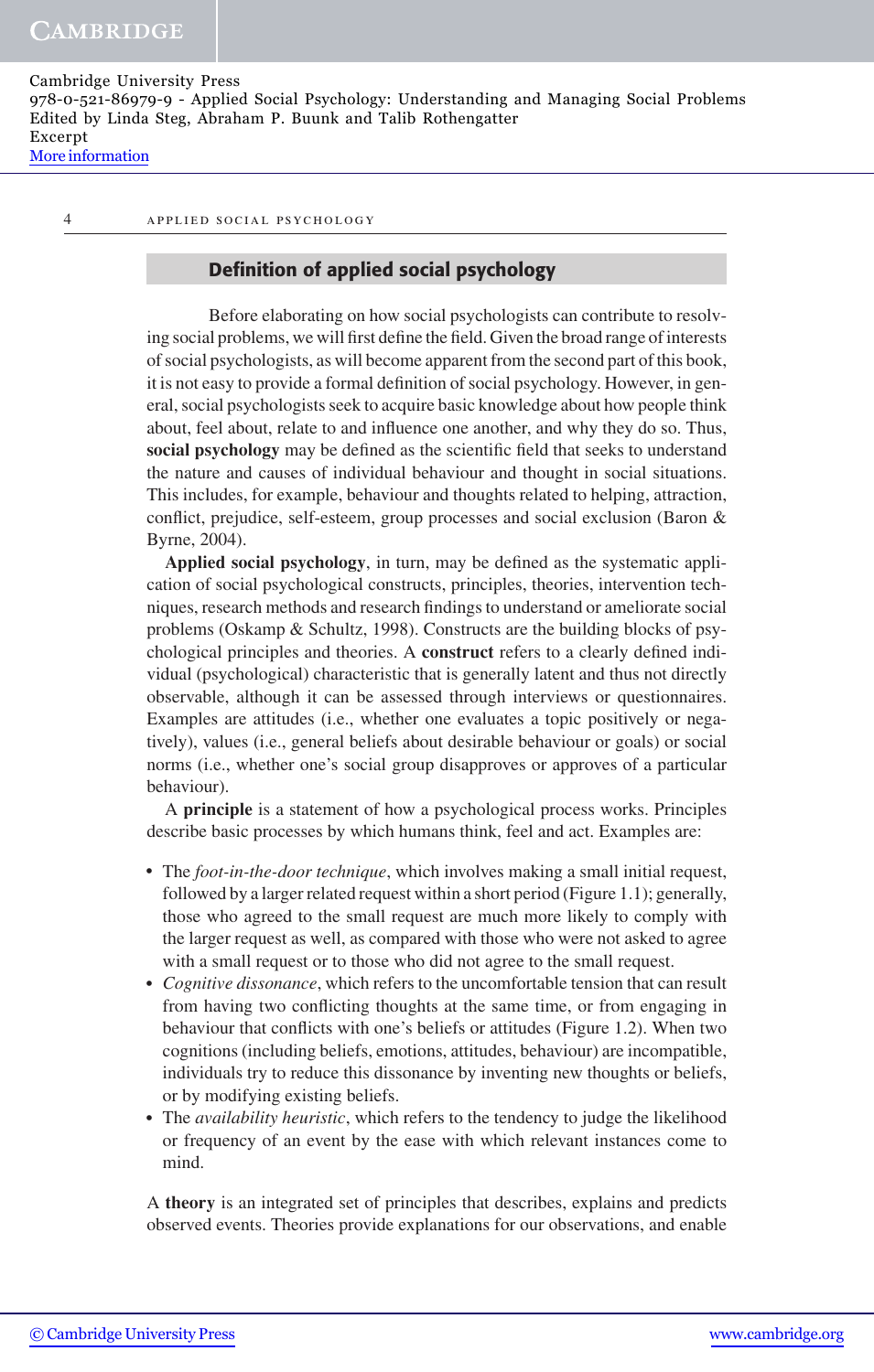

**Figure 1.1** *Foot-in-the-door technique*



**Figure 1.2** *Cognitive dissonance reduction*

us to predict future events. A theory integrates various principles. An example is the theory of planned behaviour, described in Box 1.1. Theories are not facts or laws; the tenability of theories should be tested in practice. We elaborate on relevant theories, intervention techniques and research designs in Chapters 2, 3 and 4, respectively.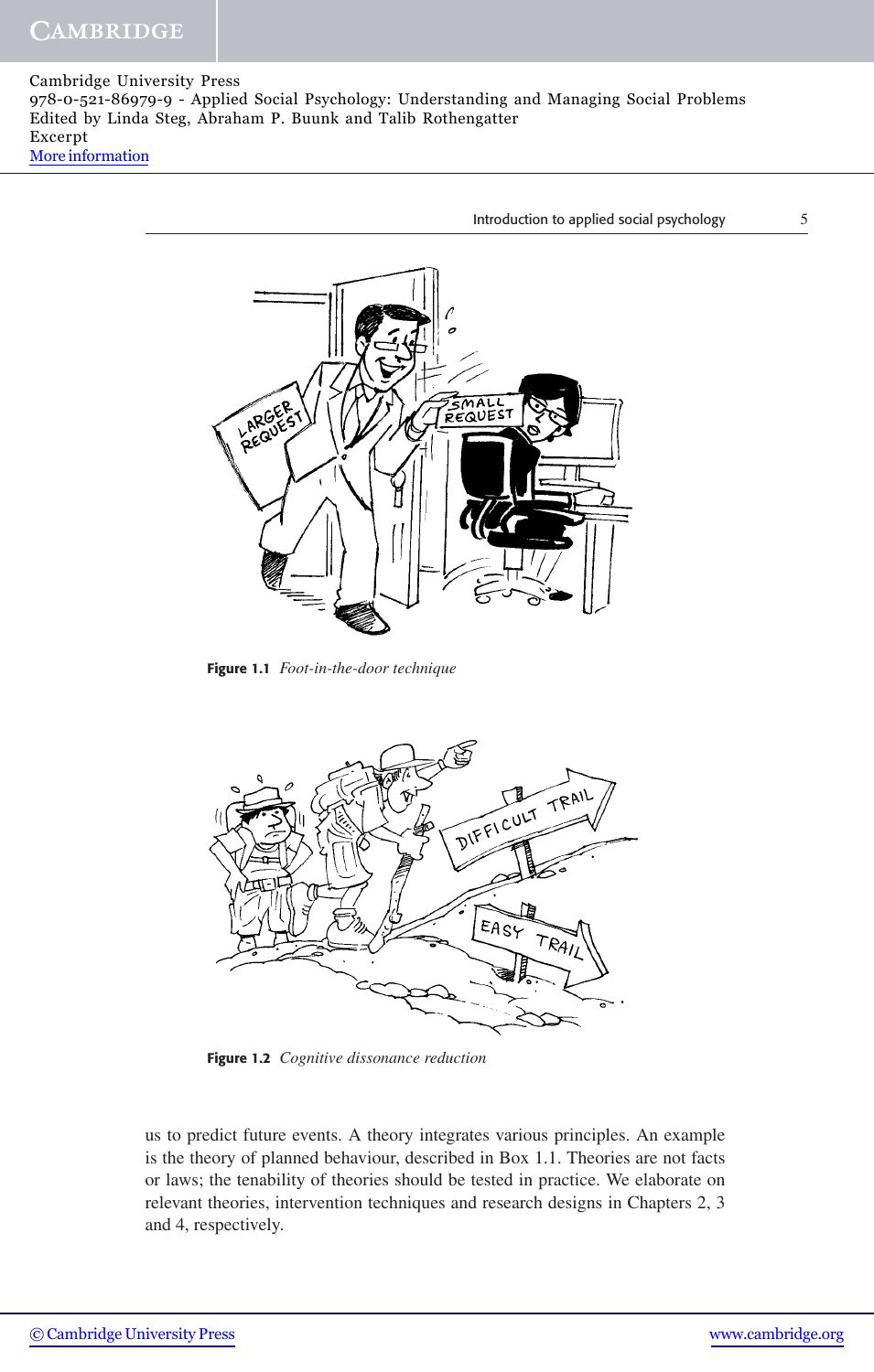#### 6 applied social psychology

Basic and applied social psychology differ in two important respects.

- 1. Basic social psychologists are particularly interested in developing and testing theories, while applied social psychologists focus on understanding and resolving practical problems. Basic social psychologists may conduct studies merely out of scientific curiosity about some phenomenon, while applied social psychologists are specifically trying to contribute towards solving social problems. In the end, applied social psychologists will focus their efforts on the improvement of people's quality of life. They do not necessarily have to conduct studies themselves to learn more about phenomena causing the problems at hand. In some cases, available knowledge may be sufficient to plan interventions or social programmes that would ameliorate these problems. Does this imply that applied social psychologists do not contribute to the development of theories at all? No, it does not. Rather, theory development is not their main interest; it is not the primary reason that they do research.
- 2. Basic social psychologists tend to follow a **deductive approach**. They start with a particular theory, and examine to what extent the theory may be helpful in understanding various types of social behaviour. In contrast, applied social psychologists tend to follow an **inductive approach**. They start from a specific social problem, and examine to what extent various theories may help to understand this specific problem, and which theory provides the best explanation of the particular behaviour causing the problems. This difference is illustrated in Figure 1.3.



**Figure 1.3** *Inductive (left) and deductive (right) approach*

*Inductive perspective*. An example of an inductive approach might be when understanding why in a particular organization many people are often absent from work. We might examine this using the theory of planned behaviour, which would suggest that such behaviour reflects the lack of a negative attitude towards being absent, a lack of strong negative sanctions for such behaviour, and a feeling of not being able to go to work when one is not feeling well (Hopstaken, 1994). A social comparison perspective might suggest that people may often be absent from work because they think that they do so less often than others, or because they feel that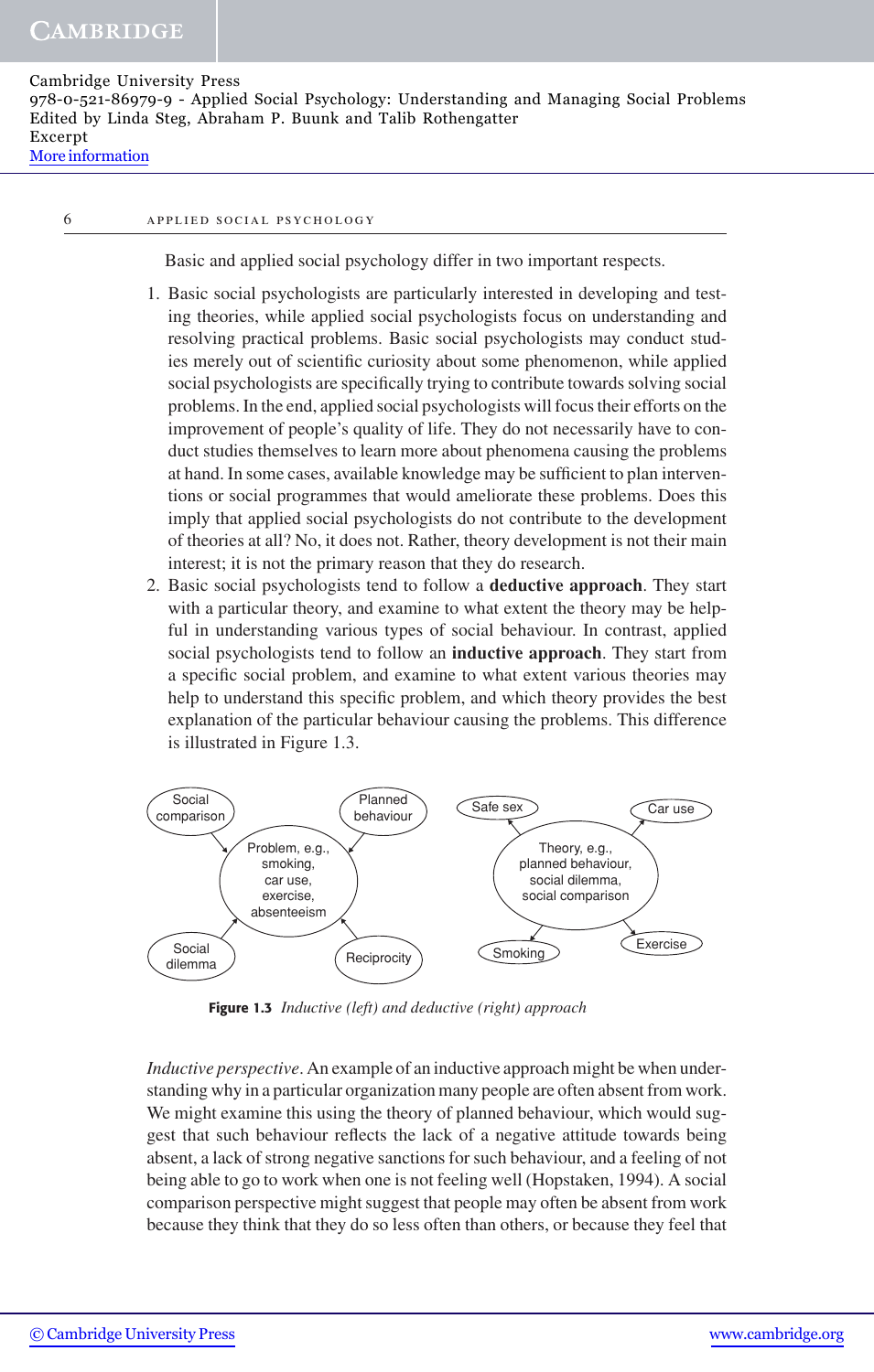Introduction to applied social psychology 7

they are treated worse than their colleagues (Geurts, Buunk & Schaufeli, 1994). A social dilemma perspective may suggest that people are absent from work because they do not feel responsible for their work, and feel their contribution to the organizational goals is negligible. According to reciprocity theory, people will often be absent when they feel they invest more in their work than they obtain in return. These explanations are not necessarily mutually exclusive, and may all contribute to the understanding of this or any other problem.

*Deductive perspective*. A researcher may be particularly interested in examining the extent to which a specific theory is successful in explaining various types of social behaviour. For example, the theory of planned behaviour (Ajzen, 1991) has been applied to understand a wide range of social behaviours, including lowfat diet consumption, drug and alcohol use, smoking, safe sex, recycling, mode choice and driving violations. A meta-analytic review revealed that TPB was quite successful in explaining this wide range of social behaviour, although the TPB is less successful in predicting observed behaviour compared to self-reported behaviour (see Armitage & Conner, 2001).

Of course, many scientists and many studies may be categorized as both basic and applied. Combining basic and applied work is quite valuable, since it demonstrates to what extent theories tested in experimental settings are valid in real-life situations as well. Thus, studies may be both theory oriented and problem oriented. First, so-called applied studies may sometimes lead to major theoretical breakthroughs. Second, so-called basic studies may be conducted in applied settings and make a major contribution to the insight in an applied problem. Both kinds of studies are highly valuable, since they reveal how social problems may be solved while at the same time they contribute to theory testing and building.

*Theoretical breakthroughs in applied research*. A good example is the work by Shelley Taylor and her colleagues on social comparison among women with breast cancer (Wood, Taylor & Lichtman, 1985). This research was undertaken in order to examine the psychological aspects of the strategies these women were using in coping with their disease. Unexpectedly, when asked how well they were coping with their problems compared with other women with breast cancer, 80 per cent of the women interviewed reported they were doing 'somewhat' or 'much' better than other women. Perhaps more important, an analysis of the comments that were made spontaneously by these women during the interview indicated that no matter how serious these women's problems were, they believed that there were others who were worse off. And if they did not know of any specific person who had been more seriously afflicted, they imagined others, or even fabricated a target, that is, they cognitively constructed a comparison target themselves. This study was of major theoretical importance because it suggested (1) that socalled *downward comparisons* (comparisons with others who were worse off) were very prevalent among people facing a threat; (2) that such comparisons did not necessarily involve contact with others, but could take the form of cognitively constructing others; and (3) that these comparisons seemed to help women with breast cancer cope by allowing them to feel better about themselves and their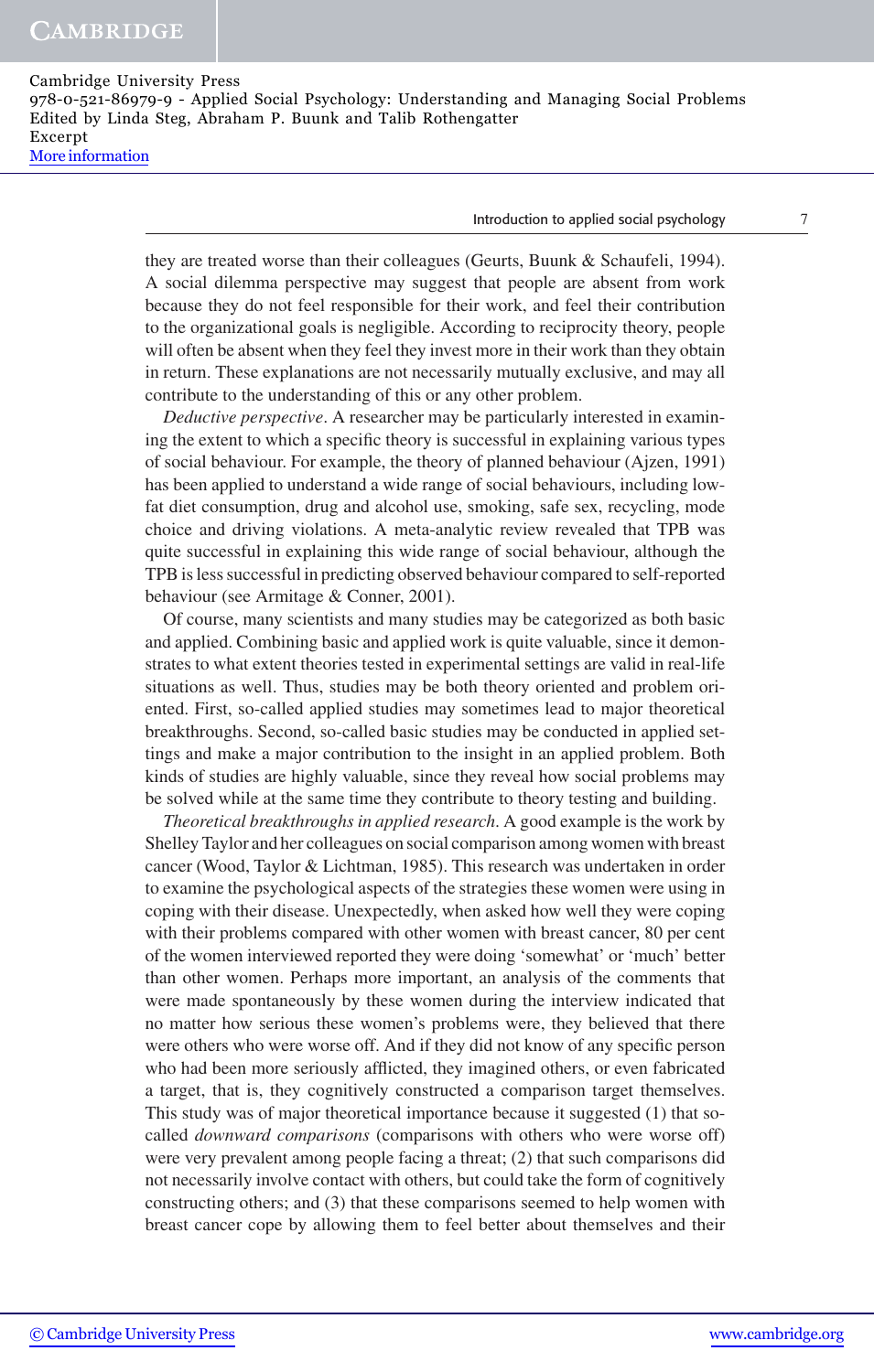#### 8 applied social psychology

own situation (Buunk & Gibbons, 1997). It is also possible that, for these women, expressing these downward comparisons was a way of maintaining a positive view of themselves towards their environment to prevent being seen as a complainer.

*Applied breakthroughs from basic research*. Various experimental studies demonstrated that losses loom larger than gains (see Kahneman & Tversky, 1979). That is, individual preferences change when the same outcomes are framed as losses instead of gains. For example, subjects are likely to pay less to obtain a certain good (for instance, a mug) than when the demand for parting with the same good is at stake. The initial endowment (owning or not owning the good) serves as the reference point from which subjects value prospects. Buyers perceive the purchase of the good as a gain, while sellers perceive selling the same good as a loss. This phenomenon is called loss aversion: people dislike losses more than they like gains of the same size. Whether outcomes are considered as a loss or a gain depends on the reference point used. This finding is very important for practitioners. For example, it explains why consumers dislike deductibles, even though policies with high deductibles can offer considerable savings. Consumers probably frame deductibles as an extra loss. That is, consumers consider the costs of the insurance premium and the additional out-of-pocket costs of the deductible as two separate costs, and thus segregated losses. They pay the premium, but still have to cover part of the costs when they claim their expenses. To take another example, health messages can focus on the benefits of performing particular behaviour (a gain-framed appeal) or the costs of failing to perform this behaviour (a loss-framed appeal). Both appeals can have different effects on behaviour, as will be illustrated in Chapter 10.

# **Correspondence between basic and applied social psychology**

Despite these differences, basic and applied psychology are similar in many ways. Both are interested in developing and testing theories, both use scientific methods, both are motivated by the same goals of science and both include similar factors predicting cognitions and behaviour in their studies. These common characteristics are discussed below.

## **Developing and testing theories**

Basic as well as applied social psychologists are interested in testing theories (although it is generally not the primary interest of applied social psychologists). In fact, valid theories are very useful in solving social problems, as stressed in one of the most famous quotations by Kurt Lewin: 'There is nothing so practical as a good theory' (Lewin, 1951). Theories provide explanations for human behaviour. Theories are very useful for understanding causes of social problems, and may suggest techniques by which such problems can be solved, as is illustrated by the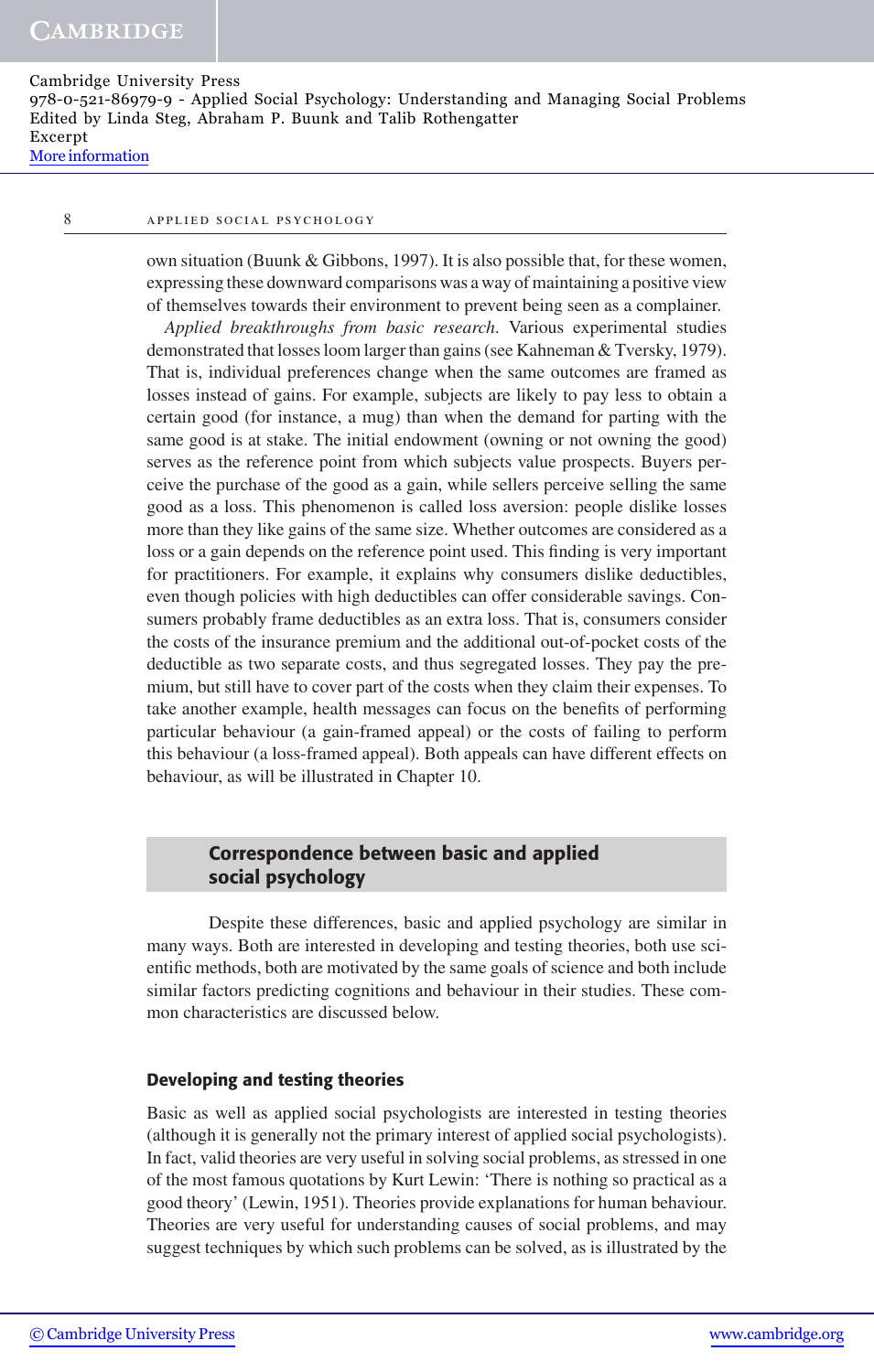Introduction to applied social psychology 9

example in Box 1.1. More specifically, theories provide coherent frameworks for understanding behaviour that causes social problems. They help us to structure problem situations, and to find critical factors (such as attitudes or values) causing behaviour or cognitions. As such, theories provide ideas that guide our research and provide a direction that may yield solutions for social problems. Theories are very helpful in understanding and interpreting results of research. They help us to understand why and how things are related, and to identify where further research work is needed. Theories help us to develop interventions as well, by specifying variables or conditions that must be controlled or changed in order to reach our goals. This is illustrated in Box 1.1: the theory of planned behaviour was used to examine why moped riders violate traffic rules. It appeared that traffic violations were especially related to attitudes and social norms, which suggests that traffic safety among moped riders may be improved by highlighting the risks associated with speeding (and thus by making attitudes towards speeding less positive), or by targeting social norms, for example, by presenting examples of youngsters who disapprove of speeding in the media. Similarly, the study by Taylor and colleagues described above used social comparison theory to understand how women cope with breast cancer. Their study revealed that downward comparison (comparisons with those who are worse off) seemed to help women with breast cancer by allowing them to feel better about themselves and their own situation. This suggests that coping behaviour among women with breast cancer can be improved by providing breast cancer patients with examples of women who are worse off compared with themselves.

Theories do not only help applied social psychologists in carrying out their work. Applied social psychology can also contribute fruitfully to basic psychological principles, theories and intervention techniques, because studies in field settings provide the ultimate test of the validity of theories. Based on applied research, new questions may arise that necessitate adjustment of theories, or the development of new theories. For example in Chapter 5 van Raaij demonstrates that people tend to discount consequences that occur in the long term. People demand a high compensation for a delay in receiving money, and this compensation is typically higher than the interest rate. However, (applied) studies on environmental risks revealed that not all future consequences are discounted. In fact, environmental risks are not always considered to be more serious when they occur in the short term rather than in the distant future, and many people do not appear to discount future environmental risks at all (Gattig & Hendrickx, 2007). This suggests that discounting especially occurs in particular domains (for example, economic behaviour), and that people do not have a general tendency to value future consequences less.

#### **Basic and applied social psychology as science**

Both basic and applied social psychology are sciences. The term science refers to two things: (1) reliance on scientific methods, and (2) guidance by the core values of science.